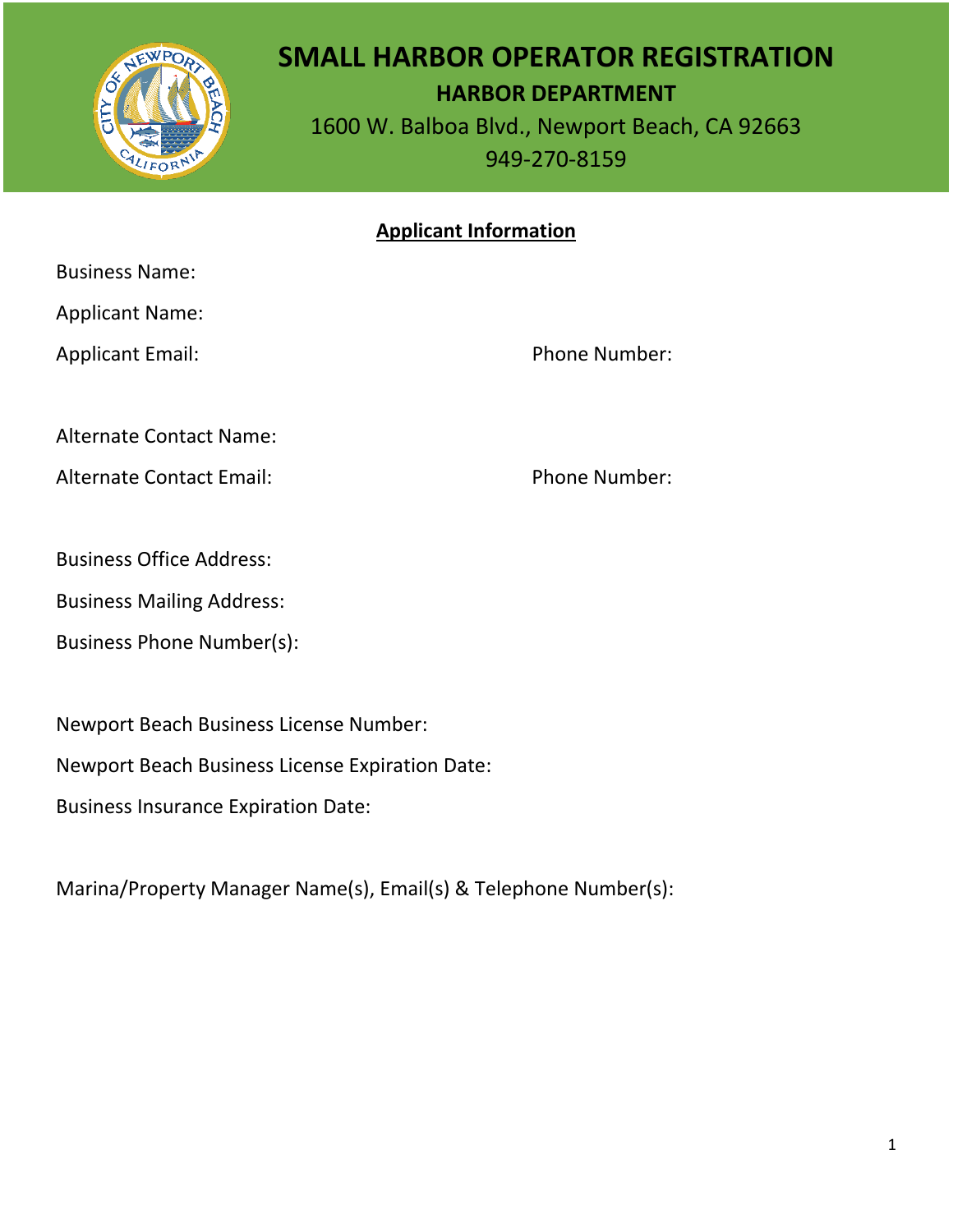#### **Business Operations**

Type of Business/Business Description:

Days/Hours of Operation:

Patron Boarding/ Launch Location: *Please note – Loading /Unloading is not permitted at public docks.*

How many off-street parking spaces does your business have? Parking Location:

What type of safety information do you provide to your patrons?

Describe your noise abatement measures to address noise created by patrons, staff, live entertainment, sound amplifying equipment and commercial service activities:

Does your vessel(s) have a marine sanitation device on board? YesIf so, describe your disposal method for any waste: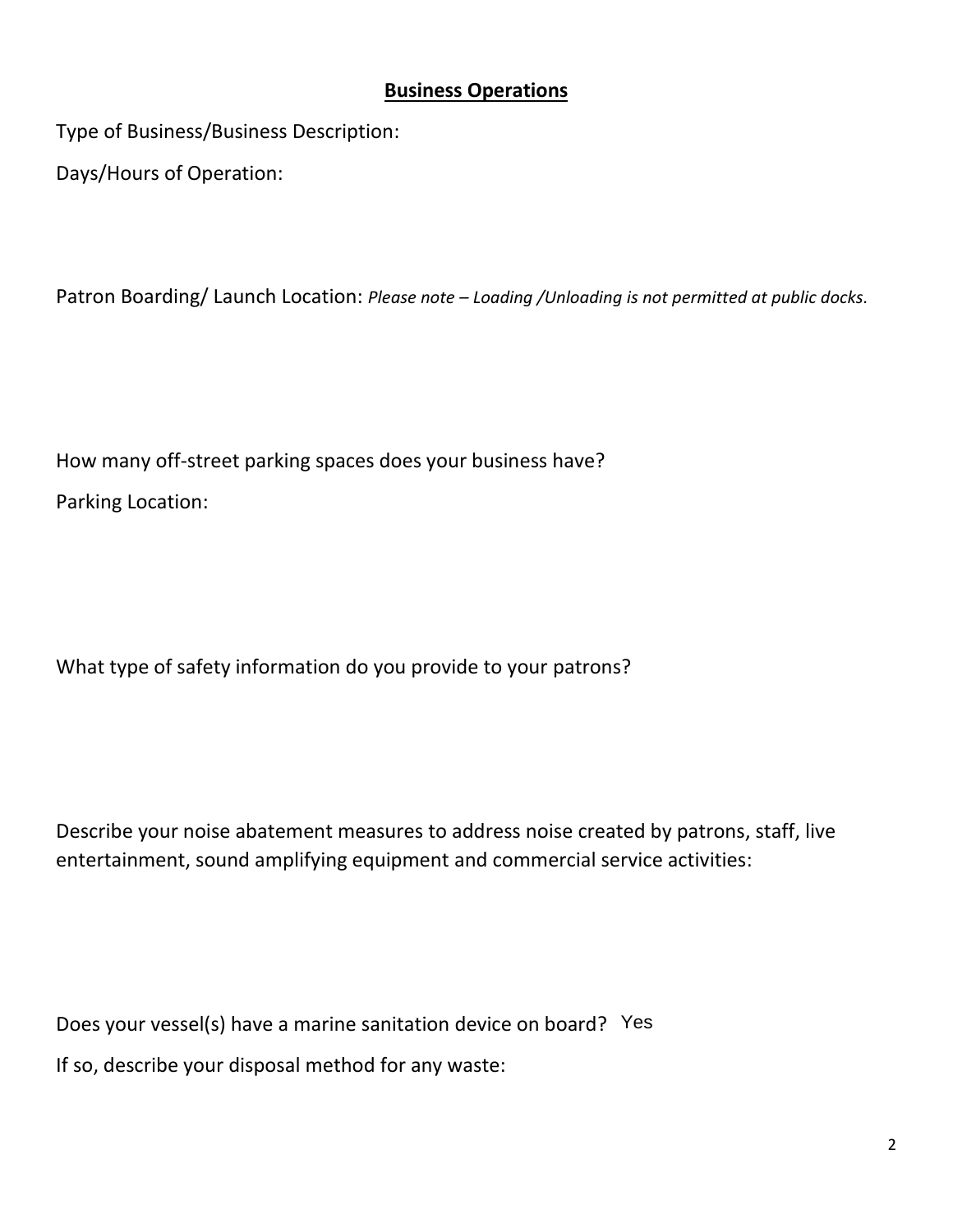#### **Business Vessel Information**

Where are the vessels located when not in operation?

What part of Newport Harbor do your vessels typically operate in? Is there a specific route?

# **Certifications/Permits**

Please provide a copy of your business insurance.

In addition, if your business is required to have any of the following certifications/permits, please submit a copy of the certification/permit with your application:

- USCG Certificate of Documentation
- USCG Certificate of Inspection
- USCG Motorboat Operator's License
- State of California DMV Registration
- State of California For-Hire Vessel Operator's License
- State of California Alcoholic Beverage Control License
- County of Orange Certified Food Protection Certificate

# **Standard Conditions**

The standard conditions of the Small Harbor Operator Registration may be found [here.](https://www.codepublishing.com/CA/NewportBeach/#!/NewportBeach17/NewportBeach1710.html)